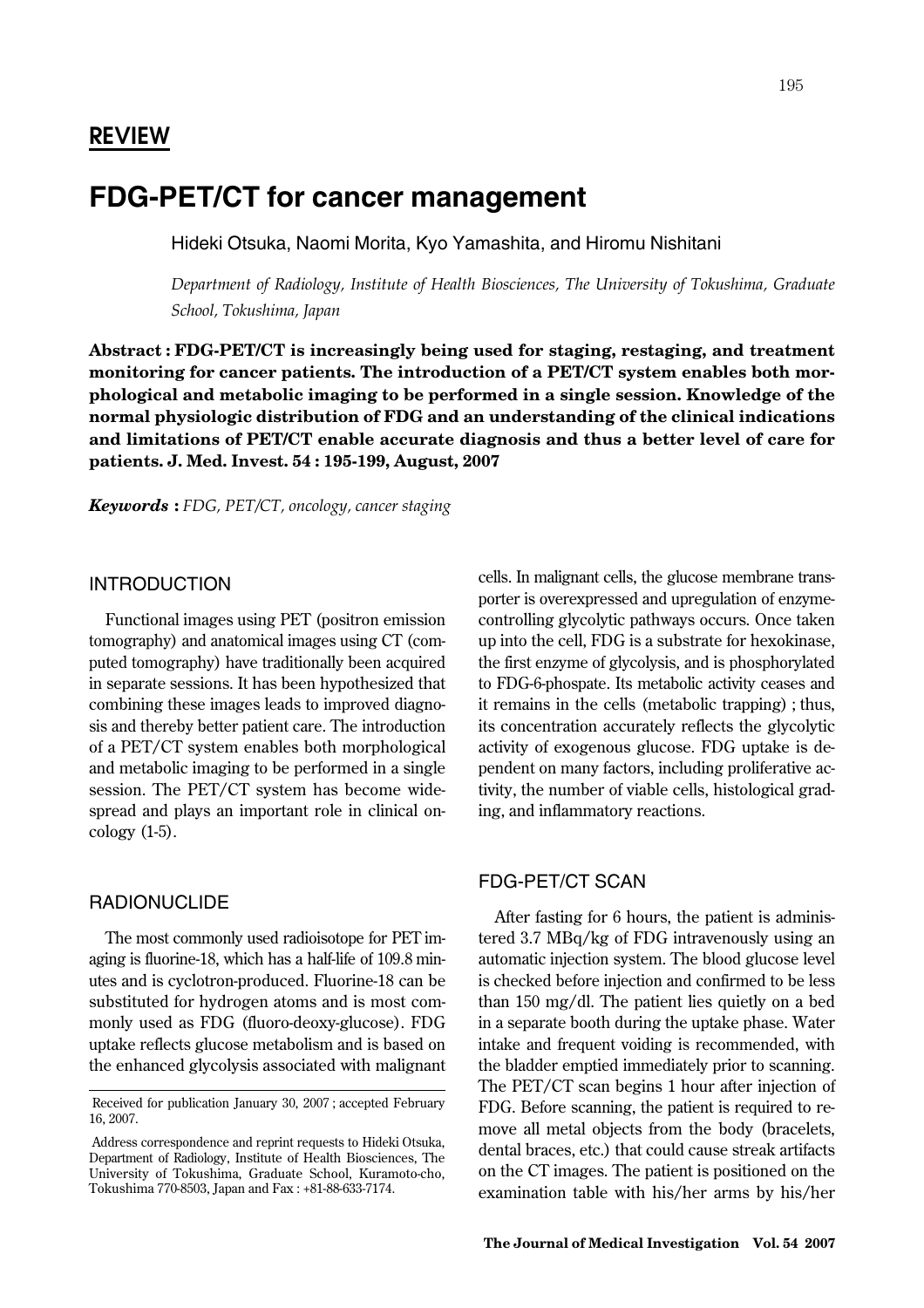side, and breathes freely throughout the examination. The PET/CT scan begins with a topogram that is used to define the axial range of the body. At our institute, the range is from the top of the head to the middle of the thigh. The axial ranges of the PET and CT components of the combined examinations are matched to ensure fully quantitative attenuation correction of the emission data ; CT data are used to confirm anatomical location and for attenuation correction. In a traditional stand-alone PET system, a transmission scan would be obtained for attenuation correction, requiring extra time. Once the CT scan is complete, PET acquisition begins in the caudal-cranial direction. The entire examination is completed in 30 minutes or less.

## PHYSIOLOGICAL FDG UPTAKE

Fig. 1 shows normal FDG distribution in the brain (gray matter), pharynx, larynx, thyroid, myocardium, liver, spleen, urinary tract, muscles, bowel,



Fig. 1 PET image of 45 year-old male. Normal FDG distribution is seen in the brain (gray matter), pharynx, larynx, thyroid, myocardium, liver, spleen, urinary tract, muscles, bowels and genitalia.

and genitalia. Distribution varies with the individual. Brain parenchyma utilizes glucose as an energy source and usually shows very intense uptake. The relative uptake in the brain is lower when the blood glucose level is high because FDG and blood glucose compete for intravascular space (Fig. 2). Myocardial uptake varies from absent to intense. The uptake can vary even for the same patient at different times. Myocardial uptake increases in the presence of insulin. Liver uptake is usually homogenous and mildly intense, although it may have a mottled appearance. Mottled uptake may limit the detection of small lesions. Uptake in the alimentary tract can be observed in the stomach, small bowel, and colon. Bowel uptake can vary even in the same patient on different occasions, and can be recognized by location and a tubular uptake pattern. Small lesions can be masked ; focal uptake mimics tumor. CT imaging or delayed PET scanning 2 hours after FDG injection may be helpful to distinguish normal physiological uptake from tumor. Intestinal inflammation can result in dense FDG uptake. Muscular uptake varies with insulin level and exercise ; patients must avoid strenuous exercise on the day before their PET scan. Bone marrow uptake is generally low-level. Patients with anemia or those undergoing chemotherapy with colony-stimulating factors can show diffuse increased uptake that reflects activated or recovering bone marrow.

## CASE PRESENTATION

In clinical oncology, PET/CT is used to differentiate between malignant and benign lesions, determine the stage of cancer, monitor the effects of therapy, and detect recurrence. Indications for PET/CT examination include brain tumors, head and neck cancers, lung cancer, breast cancer, esophageal cancer, colon cancer, pancreatic cancer, metastatic liver tumors, uterine cancer, ovarian cancer, malignant lymphoma, malignant melanoma, and cancer of unknown primary origin.

A 75-year-old male patient with lung cancer underwent PET/CT for staging. The primary lesion showed intense FDG uptake with hilar and mediastinal lymph node metastasis. No distant metastasis was detected, and this patient was staged T2N2M0, stage IIIA  $(Fi\mathfrak{g}, 3)$ .

A 47-year-old male lymphoma patient was examined for staging and restaging after four courses of chemotherapy (Fig. 4). The patient was diagnosed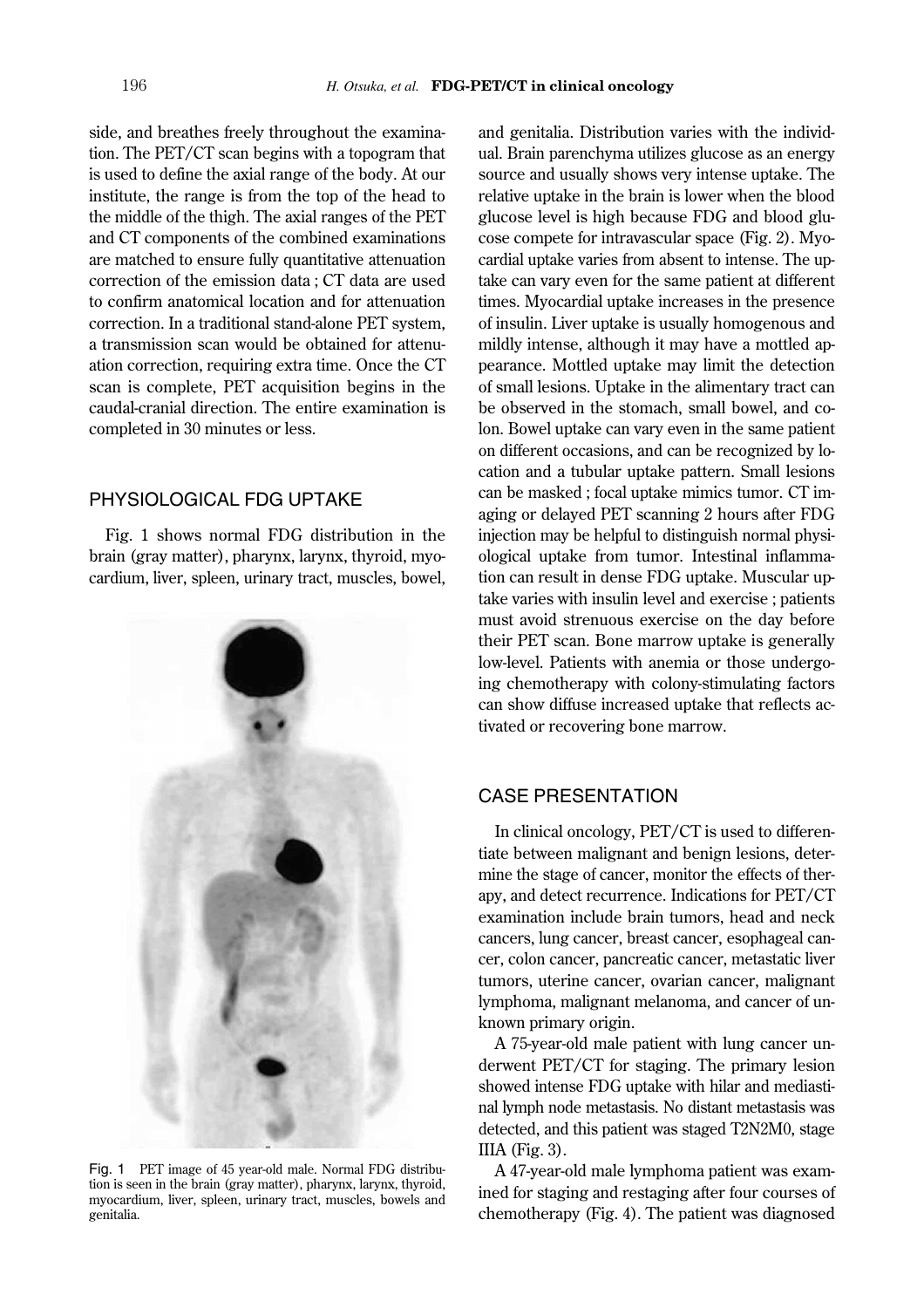as stage IIIa by PET findings. After chemotherapy, abnormal intense uptake decreased or disappeared. The regimen was effective and this patient was considered to be in complete remission.

A 64-year-old female ovarian cancer patient was examined for tumor marker elevation. Routine CT examination was unable to distinguish whether the lesion was recurrent or metastatic ; however, FDG-



Fig. 2 Variations of brain FDG uptake. a) blood sugar level 221 mg/dl, b) blood sugar level 100 mg/dl. The relative uptake in the brain is lower when the blood glucose level is high because FDG and blood glucose compete in vascular space



Fig. 3 Lung cancer. A 75-year-old male patient with lung cancer was indicated PET/CT for staging. Primary lesion showed intense FDG uptake with hilar and mediastinal lymph nodes metastasis. No distant metastasis is detected and this patient can be staged T2 N2M0, stage IIIA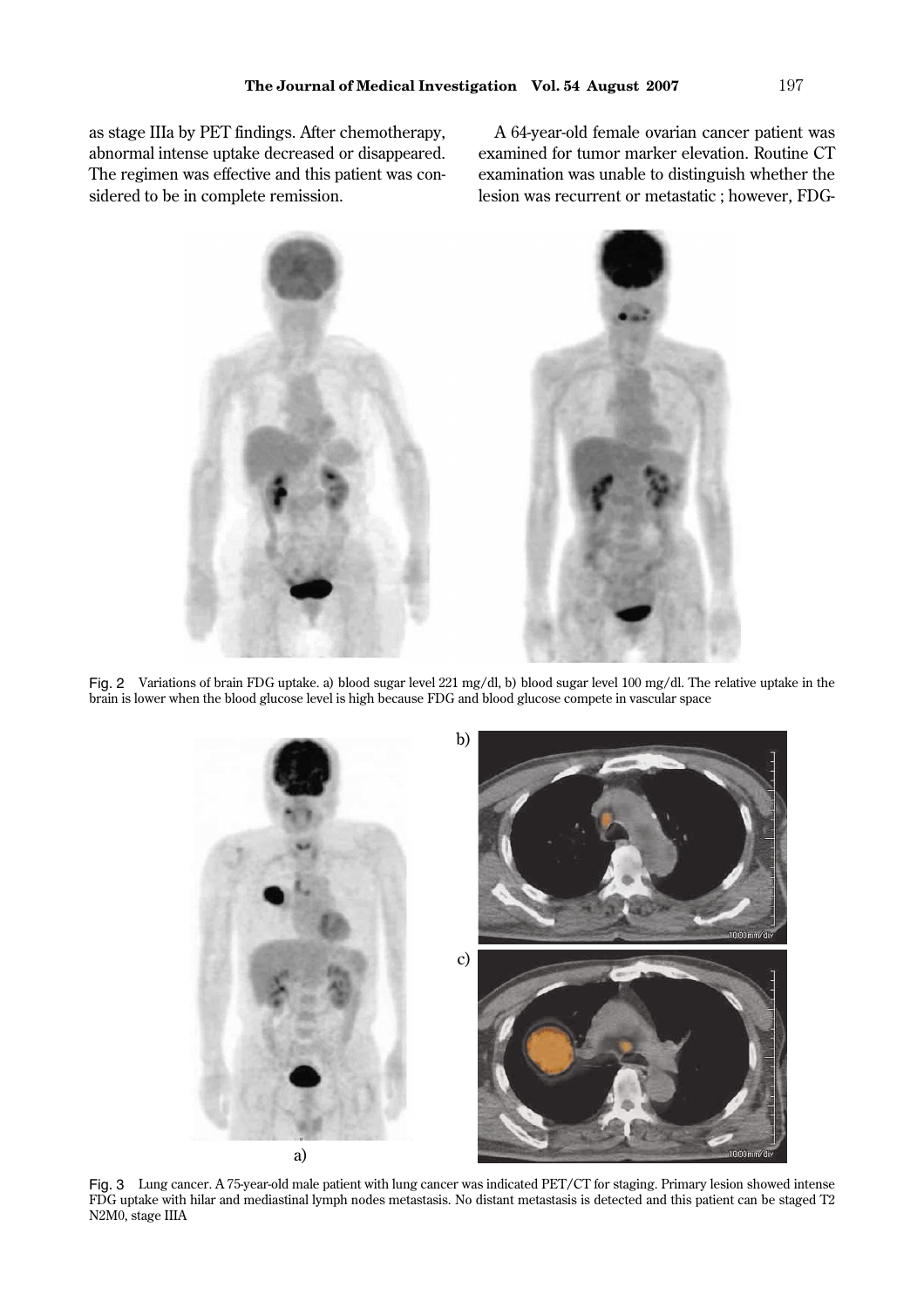PET/CT demonstrated a recurrent lesion in the pelvis. The lesion showed high nodular FDG uptake corresponding to a soft tissue mass that was difficult to differentiate from the surrounding normal structures (Fig. 5).

High-density structures such as metallic dental dentures and cardiac pacemakers can cause artifacts on CT (Fig. 6). In the PET/CT system, CT data are



Fig. 4 Lymphoma. A 47-year-old male lymphoma patient was examined for staging and restaging. a) The patient was diagnosed as stage IIIa by PET findings. b) After 4 courses of chemotherapy, abnormal intense uptake decreased or disappeared. The regimen was effective and this patient was considered to be in complete remission. Diffuse low uptake in the right shoulder corresponds to physiological muscular uptake.



Fig. 5 Recurrence of ovarian cancer. A 65-year-old female ovarian cancer patient was examined for tumor marker elevation. Routine CT examination was unable to distinguish whether the lesion was recurrent or metastatic ; however, FDG-PET/CT demonstrated a recurrent lesion in the pelvis. The lesion showed high nodular FDG uptake corresponding to a soft tissue mass that was difficult to differentiate from the surrounding normal structures.